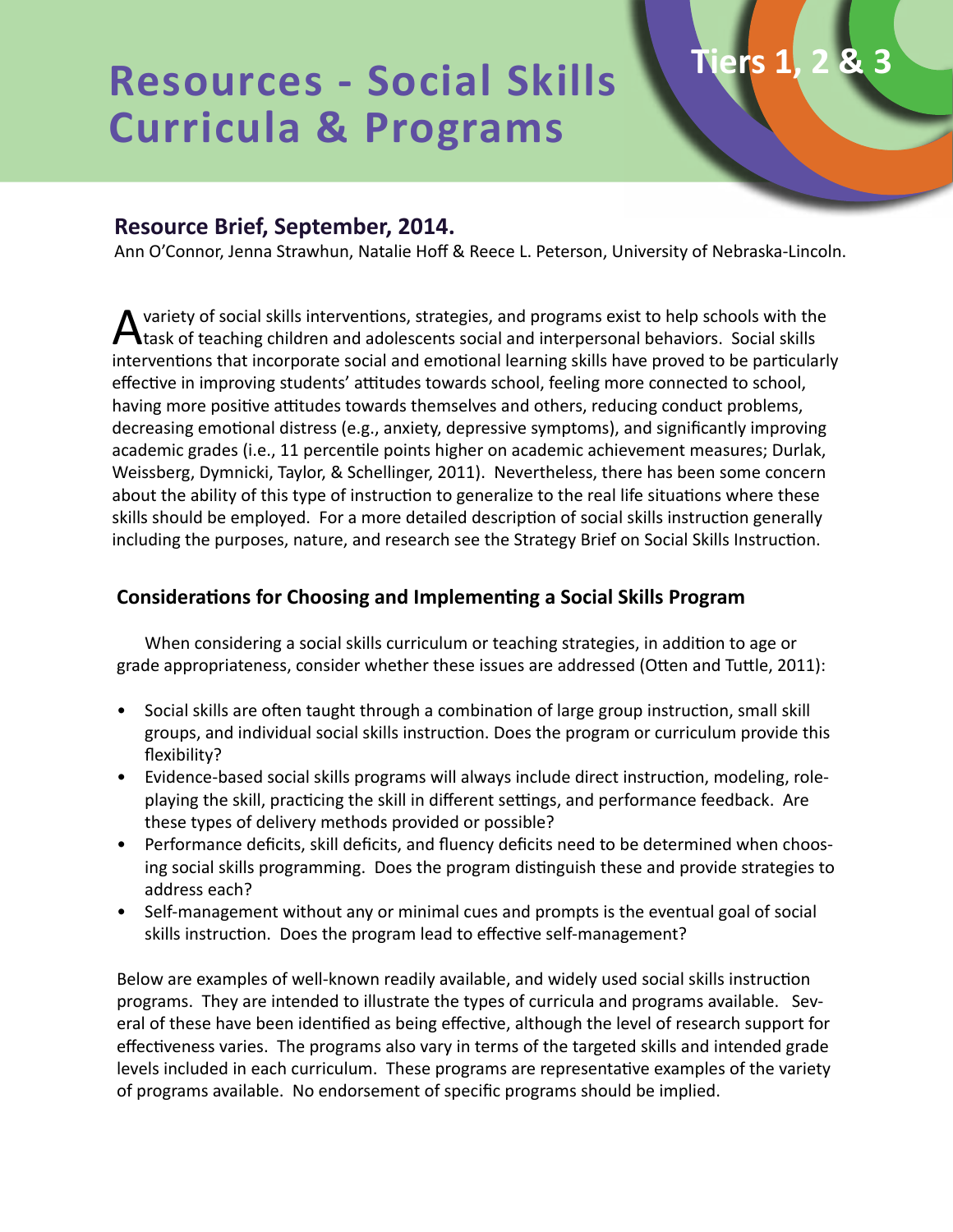

# **The ACCEPTS Program**

ACCEPTS (A Curriculum for Children's Effective Peer and Teacher Skills) is a program for teaching classroom and peer-to-peer social skills to children with or without disabilities. The program includes a nine-step instructional procedure that can be taught in one-to-one, small group, or large-group settings. ACCEPTS provides peer-to-peer skills, skills for relating to adults, and self-management skills (National Association of School Psychologists [NASP], 2002). Additionally, the program incorporates direct instruction and classroom behavior management principles (Pro-Ed Incorporated, 2012). Specific skills that are encompassed in the program include classroom skills (e.g., listening to the teacher, following classroom rules), basic interaction skills (e.g., eye contact, tone of voice, listening, answering, taking turns during conversations), getting along skills (e.g., using polite words, sharing), making friends skills (e.g., good grooming, smiling), and coping skills (e.g., expressing anger in a healthy way, responding when things do not go right, how to respond when someone tries to hurt you; Pro-Ed Incorporated, 2012). For more information on the ACCEPTS Program: http://www.proedinc.com/customer/productView.aspx?ID=625



## **Connecting with Others**

This program focuses on teacher-student interactions in order to encourage students to adopt positive pro-social skills. The 30-program curriculum is contrived of six separate focus areas, including concept of self and others, socialization, problem solving/conflict resolution, communication, sharing, and caring/ empathy (Richardson, Tolson, Huang, & Lee, 2009). The teacher/instructor follows each specific lesson, which includes all materials needed and provides goals and objectives for each lesson. During the lesson, prompting and feedback is provided to encourage students through a series of guided questions. Following the lesson, the teacher checks for understanding through guided and independent activities. The guided activities include group work with other peers while the independent activity allows the teacher to assess each individual student's skills and understanding (Richardson et al., 2009). For more information: https://www.researchpress.com/books/474/connecting-others



### **The EQUIP Program**

The EQUIP program is aimed toward antisocial or behavior disordered adolescents through a three-part intervention method. According to NASP (2002), the approach includes training in moral judgment, anger management/ correction of thinking errors, and pro-social skills. The program is based on cognitive behavioral therapy (CBT) principles and initially aims to cultivate a positive peer culture through group meetings. The How I Think (HIT) questionnaire, assesses cognitive thinking errors related to being "Self-Centered", "Blaming Others", "Assuming the Worst", and "Minimizing/Mislabeling". Correcting thinking errors which obscure and prevent the development of positive peer relationships is a core component of instilling pro-social skills. During EQUIP Meetings, students are provided with tools to improve moral judgment, anger manage-

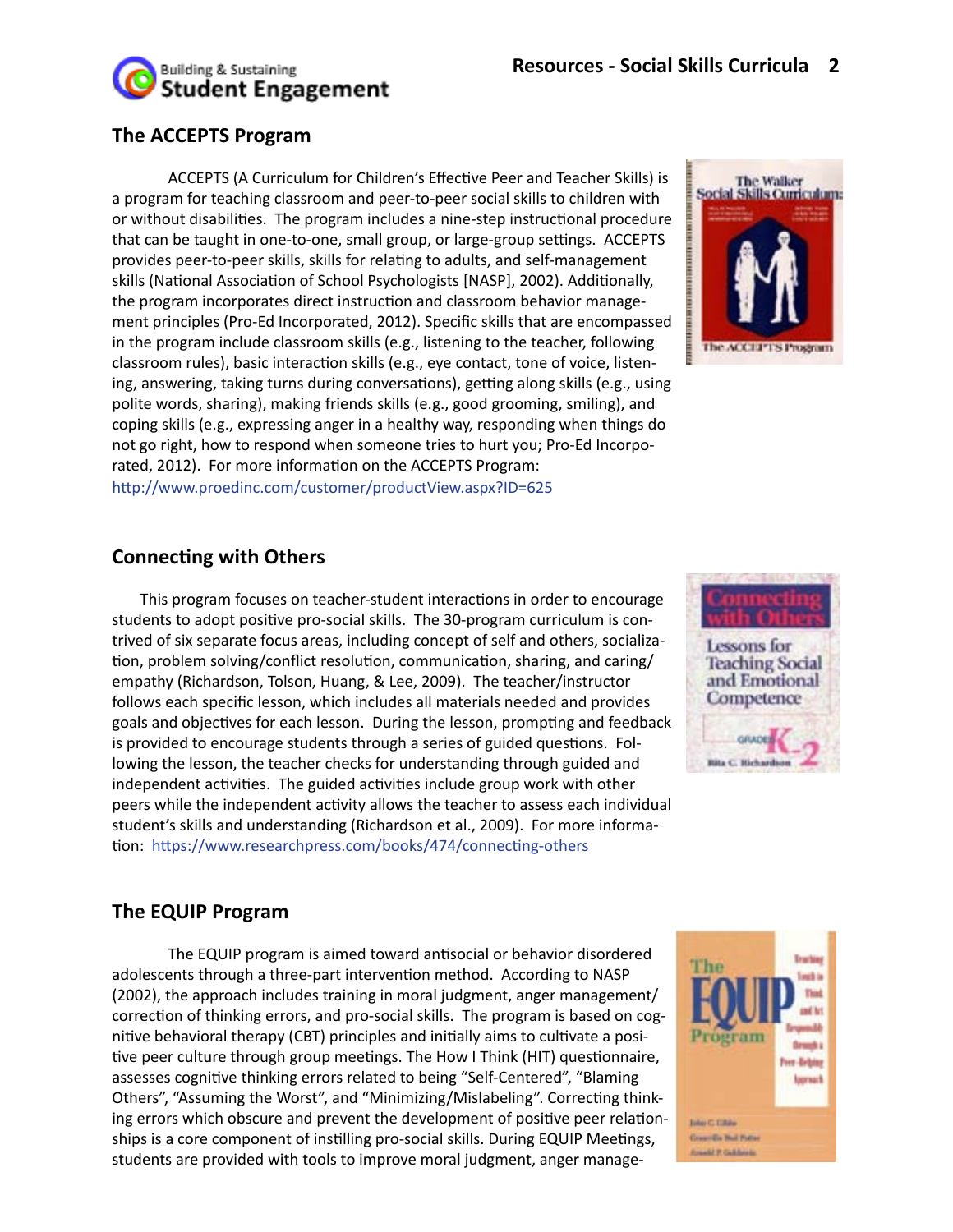

ment, and social interaction skills (Gibbs, Potter, DiBiase, & Devlin, 2008).

After the implementation of the program in a Minnesota correctional facility for juvenile offenders, recidivism rates dropped from 53% to 21%. The authors further suggest that when using EQUIP as an intervention for particularly violent youth, it may need to be enhanced with other perspective-taking and empathy skill interventions. For more information on The EQUIP Program, visit: http://www.researchpress.com/scripts/product.asp?item=4848#5134.

# **The PATHS Curriculum**

The PATHS (Promoting Alternative Thinking Strategies) model is based on the ABCD (Affective-Behavioral-Cognitive-Dynamic) model of development, which posits that each of these components is integrated and important for healthy social-emotional functioning. Children's coping skills also arise from training that includes affective, behavioral, and cognitive regulation (Kam, Greenberg, & Kusche, 2004). Additionally, PATHS includes lessons for elementary school students involving self-control, feelings, and problem-solving. Many of the units also include an animal analogy to help develop conceptual understanding (e.g. a turtle in the self-



control unit). According to Kam et al. (2004), PATHS operates under four assumptions:

- Children's ability to understand and discuss emotions is related to both communication and selfcontrol
- Children's ability to manage, understand, and discuss emotions operates is dependent upon development and socialization.
- Children's ability to understand their own emotions, as well as others emotions, is a critical tool in problem-solving.
- The school environment serves as a developmental and social ecology that can facilitate change

The Prevention Research Center for the Promotion of Human Development (2012) notes that the PATHS curriculum has been shown to significantly increase children's ability to develop effective, alternative solutions, decrease the percentage of aggressive/violent solutions, and increase children's understanding and recognition of emotions. Similarly, teachers indicate that when following the implementation of the program, children are more likely to demonstrate self-control and to tolerate frustration using effective conflict resolution strategies. Cognitive assessments also suggest that students show improvements in executive functioning. Regarding more severe symptoms, students have shown decreased levels of externalizing symptoms (i.e., aggressive and disruptive behavior), internalizing symptoms (i.e., withdrawal, anxiety, sadness), and improvements in engagement and attention. These results have held across samples of urban and rural children, as well as students in special education.



Please see the following resource for more information regarding PATHS: http://www.channing-bete. com/prevention-programs/ paths/paths.html

## **The PREPARE Curriculum**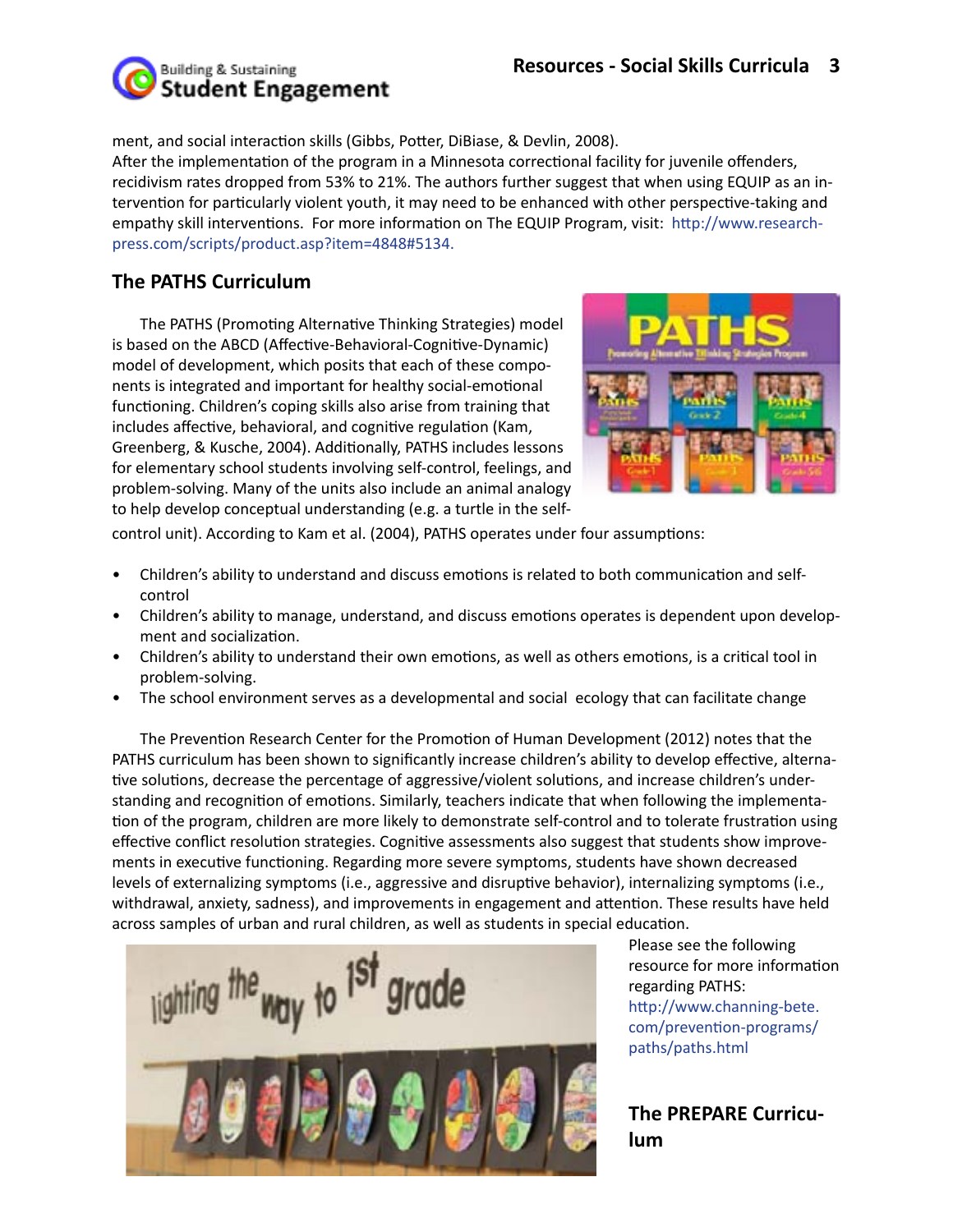

The PREPARE curriculum focuses on teaching pro-social competencies designed for use with middle school and high school students. PREPARE includes a series of 10 course-length interventions grouped into three areas: reducing aggression, reducing stress, and reducing prejudice (National Association of School Psychologists [NASP], 2002). The PREPARE curriculum is appropriate for students who are deficient in pro-social skills, particularly those who are aggressive or withdrawn. This curriculum is based on the notion that aggressive behavior is learned behavior that has been used frequently and reinforced in certain youths' lives. The reinforcement of aggressive behavior over time results in behaviors that are difficult to change (Goldstein, 1988).

as well as consultation with teachers and other youth-care professionals (Gold The program was developed through researching relevant literature,

offerings of the PREPARE curriculum include: 1) Interpersonal Skills Training, 2) Anger Control Training, 3) Moral Reasoning Training, 4) Problem-solving Training, 5) Empathy Training, 6) Social Perception Training, 7) Anxiety Management, 8) Cooperation Training, 9) Building a Pro-social Support Group, and 10) Understanding and Using Group Processes (Goldstein, 2010). Additionally, in delivering the PREPARE curriculum teachers must consider performance versus skill deficits, classroom management, enhancing motivation, and generalization and transfer of skills. Evaluations conducted by the curriculum developers have suggested that the PREPARE curriculum increases pro-social competencies in highly aggressive adolescents (Goldstein, 2010).

For more information on the PREPARE curriculum: http://www.researchpress.com/scripts/product.asp?item=5063

## **Second Step**

The Second Step program specifically aims to prevent or reduce aggression, violence, and substance abuse through the promotion of the attitudes and social and problem-solving skills that are linked to interpersonal and academic success (Committee for Children, 2011). In this way, the program seeks to promote the socioemotional skills that predict student success in school and in life (Committee for Children, 2008). For school age children, Second Step draws on developmental research that incorporates a risk and protective factors framework (Committee for Children, 2011). Additionally,



this program rests on the foundation that interventions that target core risk and protective factors can simultaneously address multiple skill areas, reducing the need for a separate program for each presenting issue. Similar risk and protective factors have been found to be related to substance abuse, violence, delinquency, and school failure (Committee for Children, 2008). Above all, the program maintains that good social skills protect youth from becoming involved in substance abuse, violence, and delinquency, and promotes academic success. In addition, developing and maintaining social skills often coincide with positive relationships with school staff and peers. These school relationships foster a sense of school connectedness that has been shown to reduce students' risk of dropping out of school (Committee for Children, 2008).

In a recent study, Brown, Jimerson, Dowdy, Gonzalez, and Stewart (2012) found support for program implementation in a diverse sample of preschool through fourth grade English Language Learner children

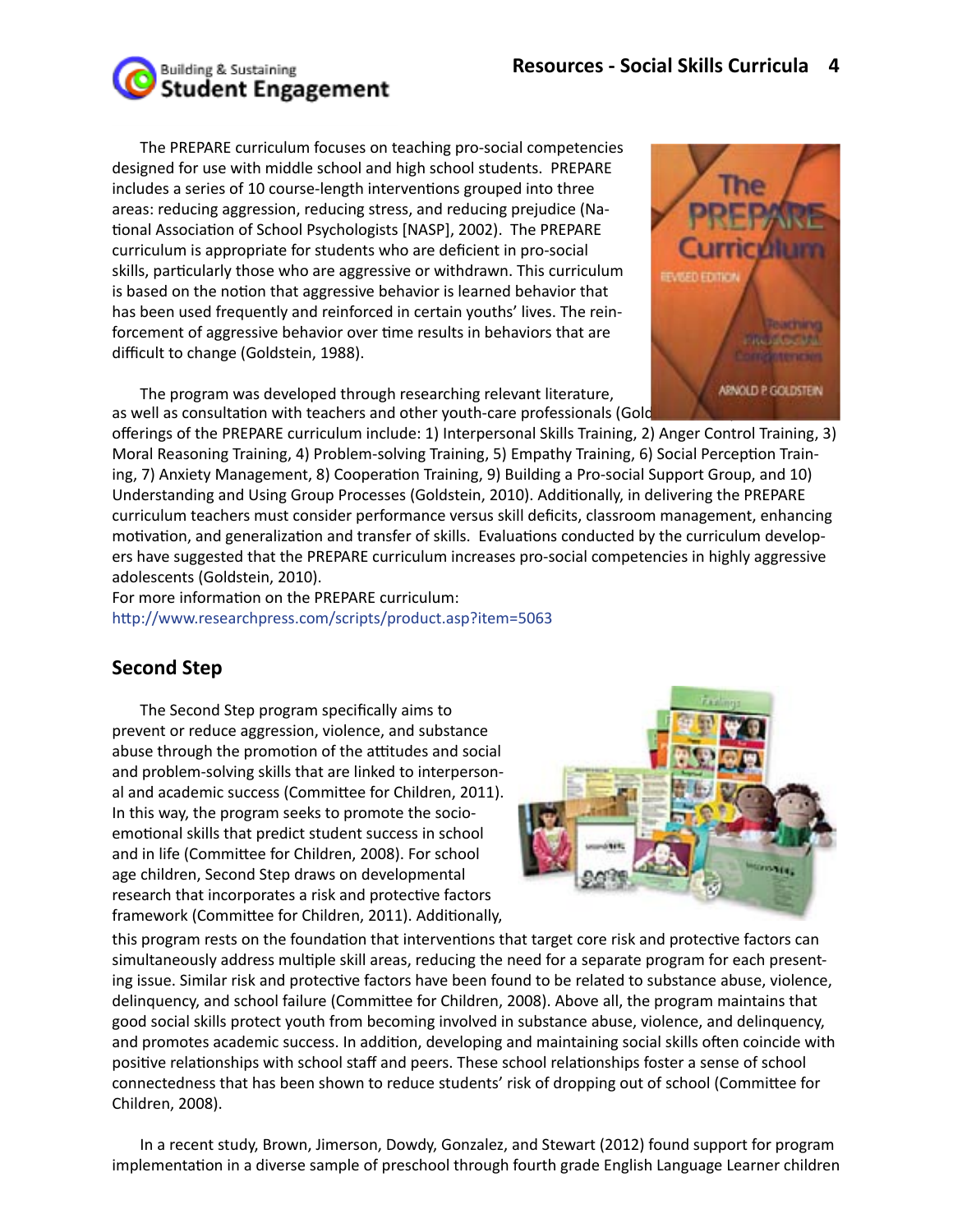

from low-income homes. The program demonstrated significant increases in social and emotional knowledge and behavioral and emotional risk following the use of Second Step. Holsen, Smith, and Frey (2008) also conducted a study on the effectiveness of Second Step for fifth and sixth grade students in 11 Norwegian schools. Both boys and girls in fifth and sixth grade showed improvements in social competence. Boys in sixth grade also reported reductions in externalizing behavior compared to control students. Despite these positive results, no improvements were reported for internalizing behaviors. Still, teachers in Norway have indicated that the program had a positive impact on their teaching techniques and broader social behavior. Teachers also reported being more aware of student needs and problems following the implementation of the program (Larsen & Samdal, 2009). These studies highlight the effectiveness of the program in increasing social-emotional awareness and decreasing externalizing behaviors in nontraditional samples of diverse children, which speaks to its utility across audiences.

See the following resource for an example of the scope and sequence of lessons for the middle school: http://www.cfchildren.org/Portals/0/SS\_MS/MS\_DOC/MS\_Scope\_Sequence\_SS.pdf

## **Skillstreaming**

Skillstreaming is a social skills training program that is modeled on the premise that social and problem-solving deficits lead to problem behavior through social learning (Goldstein & McGinnis, 1997). The Skillstreaming curriculum materials are available in early childhood, elementary, and adolescent versions and are appropriate for students displaying aggression, immaturity, withdrawal, and other problem behaviors (For each social skill instruction includes modeling, role playing, feedback, and training for generalization; Sheridan et al., 2011). A new Skillstreaming resource specifically for students with autism will also be published soon. All skills are ideally presented in a small group format (Goldstein &



McGinnis, 1997). School psychologists, parents, social workers and other school personnel, as well as the children themselves complete behavior ratings checklists prior to the intervention. Follow up checklists are employed after students have mastered the designated skills (Goldstein & McGinnis, 1997). Sheridan et al. (2011) describes that once a skill topic is developed and rules are generated for the group, nine steps guide the implementation of Skillstreaming lessons. The steps include:

- Operationalizing the social skill
- Instructor modeling two examples of the skils
- Students sharing an incident related to the skill in which they have struggled
- Specific students are asked to role play their scenarios
- One students is asked to role play the primary character
- Once other actors are chosen, the main character is asked to verbalize his or her actions
- After the role play, the co-actors and other students provide feedback
- The main character responds to the feedback
- Homework is assigned so that students can practice the skills in natural settings
- Homework tasks become more complex over time
- Students are rewarded for mastering a particular skill
- Another student is chosen to be the main character for the role play and the previous eight steps are repeated

Sheridan et al. (2011) evaluated the Skillstreaming and its impact on four skill sets (i.e., listening, following directions, problem-solving, and knowing when to tell) in a sample of 657 adolescents. Previous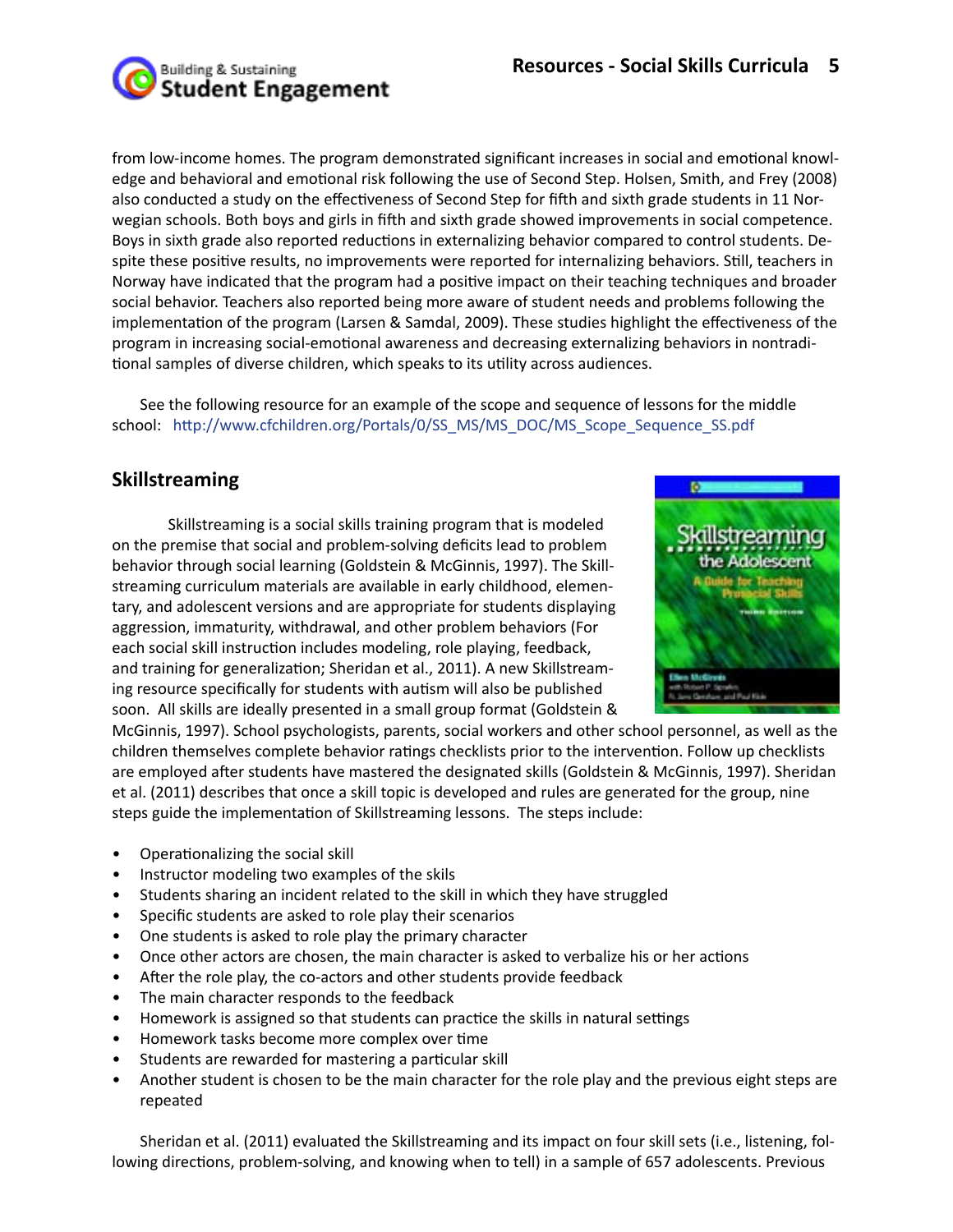

research had frequently utilized small sample sizes, limiting the generalizability of program effects to diverse populations. Results from the investigation suggested that all four skills improved, as well as ratings of pro-social behaviors obtained from teachers and mental health staff, although results were moderated by the child's grade and preprogram pro-social functioning. Furthermore, according to Sheridan et al. (2011), Skillstreaming is a particularly promising program because it includes five effective elements cited in the literature (i.e. collaborative, targets early childhood, flexibility across settings and populations, generalized effects beyond setting, and evaluations of effectiveness. For more information regarding Skillstreaming, the website is accessible at: http://www.skillstreaming.com/

# **Stop and Think Social Skills Program, "Project Achieve"**

This program is part of Project ACHIEVE, which according to the Project ACHIEVE website (2010), is an evidence-based school improvement and effectiveness program that focuses on academic and socialemotional/behavioral progress of students. The Stop and Think Social Skills Program teaches students interpersonal, conflict resolution, and problem-solving skills through the use of four "Stop & Think" levels. The program can be used for students Pre-K though grade eight, and has been shown to increase productive classroom interactions, help students to be more successful, and decrease office referrals (Project ACHIEVE, 2010). For more information on Project ACHIEVE and the Stop and Think Program, visit: http://projectachieve.us/home.html .



# **Super Skills**

Used primarily with students with autism spectrum disorders (ASD), this program does not have a plethora of empirical research behind it but ongoing research shows promise. The curriculum is based on 30 lessons in four areas of social skills: fundamental skills (e.g., eye contact, facial expressions, voice volume and tone), social initiation skills (e.g., greeting and starting a conversation), getting along with others (e.g., recognizing teasing, negotiating, reciprocity, irony, and adjusting one's mood to match others), and social response skills (e.g. acknowledging others, following directions, offering encouragement, and reading body language; Coucouvanis & Myles, 2005). The author of Super Skills: A Social Skills Group Program for Children with Asperger Syndrome, High-Functioning Autism and Related Challenges, Judith Coucouvanis, states several unique features of the program in her 2005 book:



- Super Skills builds upon strengths while teaching pro-social exchanges with evenly matched peer partners
- Unscrambles each social skill into separate and tangible actions that have meaning for every student
- Orchestrates the right mix of role-plays and practice activities
- Creates a nonthreatening environment
- Encourages new social behavior and mutually satisfying relationships (p. 5)

This program is designed to be flexible and easy to administer. Teachers, psychologists, or any other personnel may be the group leader, while it is beneficial to have additional instructor support (i.e. a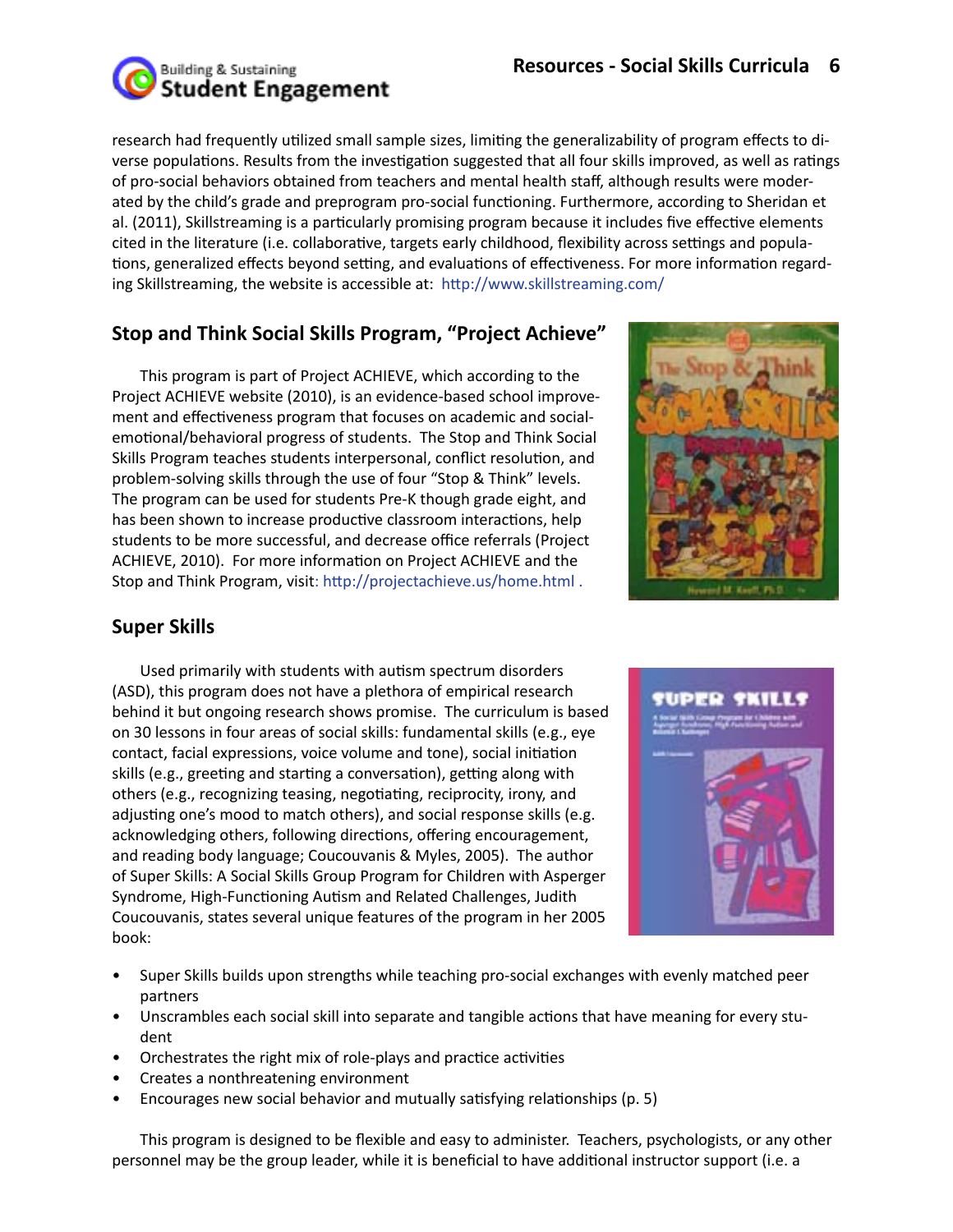

co-leader) for first time leaders (Coucouvanis & Myles, 2005). Because children with ASD often miss out on the opportunity to socialize with peers, this program is focused on granting those children equal opportunities. Through modeling, rehearsal, and practice activities, these children are guided through the basic principles of social skills, ultimately encouraging one another to branch out and practice these new skills until they become natural (Coucouvanis & Myles, 2005). For more information regarding Super Skills curriculum, see Coucouvanis & Myles, 2005.



#### **Recommended Citation:**

.

O'Connor, A., Strawhun, J., Hoff, N., & Peterson, R. L. (2014, September). *Examples of social skills curricula and programs. Resource brief.* Lincoln, NE: Student Engagement Project, University of Nebraska. http://k12engagement.unl.edu/resources-social-skills-curricula.

### **See also the Related Strategy Brief:**

Strawhun, J., O'Connor, A., Norris, L., & Peterson, R. L. (2014, September). Social skills instruction. Strategy brief. Lincoln, NE: Student Engagement Project, University of Nebraska-Lincoln and the Nebraska Department of Education. http://k12engagement.unl.edu/social-skills-instruction.

### **References for Resources - Social Skills Curricula & Programs**

- Brown, J. A., Jimerson, S. R., Dowdy, E., Gonzalez, V., & Stewart, K. (2012). Assessing the effects of schoolwide Second Steop implemention in a predominately English language learner, low SES Latino sample. *Psychology in the Schools, 49*, 864-875.
- Committee for Children. (2008). Second Step Middle School Complete Review of Research. Retrieved from www.cfchildren.org
- Committee for Children. (2011). Kindergarten through Grade 5 Review of Research. Second Step Review of Research Second Step Program. Retrieved from www.cfchildren.org
- Coucouvanis, J., & Myles, B. S. (2005). *Super Skills: A social skills group program for children with asperger syndrome, high-functioning autism and related challenges.* Shawnee Mission, KS: Autism Asperger Publishing Company.
- Durlak, J. A., Weissberg, R. P., Dymnicki, A. B., Taylor, R. D., & Schellinger, K. B. (2011). The impact of enhancing students' social and emotional learning: A meta-analysis of school-based universal interventions. *Child Development, 82*, 405-432.
- Gibbs, J. C., Potter, G. B., DiBiase, A., & Devlin, R. (2008). The EQUIP Program: Helping youth to see--really see--the other person. *Reclaiming Children and Youth, 17*, 35-38.
- Goldstein, A. P. (1988). *The PREPARE Curriculum: Teaching Pro-social Competencies.* Champaign, IL: Research Press.
- Goldstein, A. P. (2010). *PREPARE: A Pro-social curriculum for aggressive youth.* Retrieved from http://uscart.org/new/wp-content/uploads/2010/03/Prepare.pdf